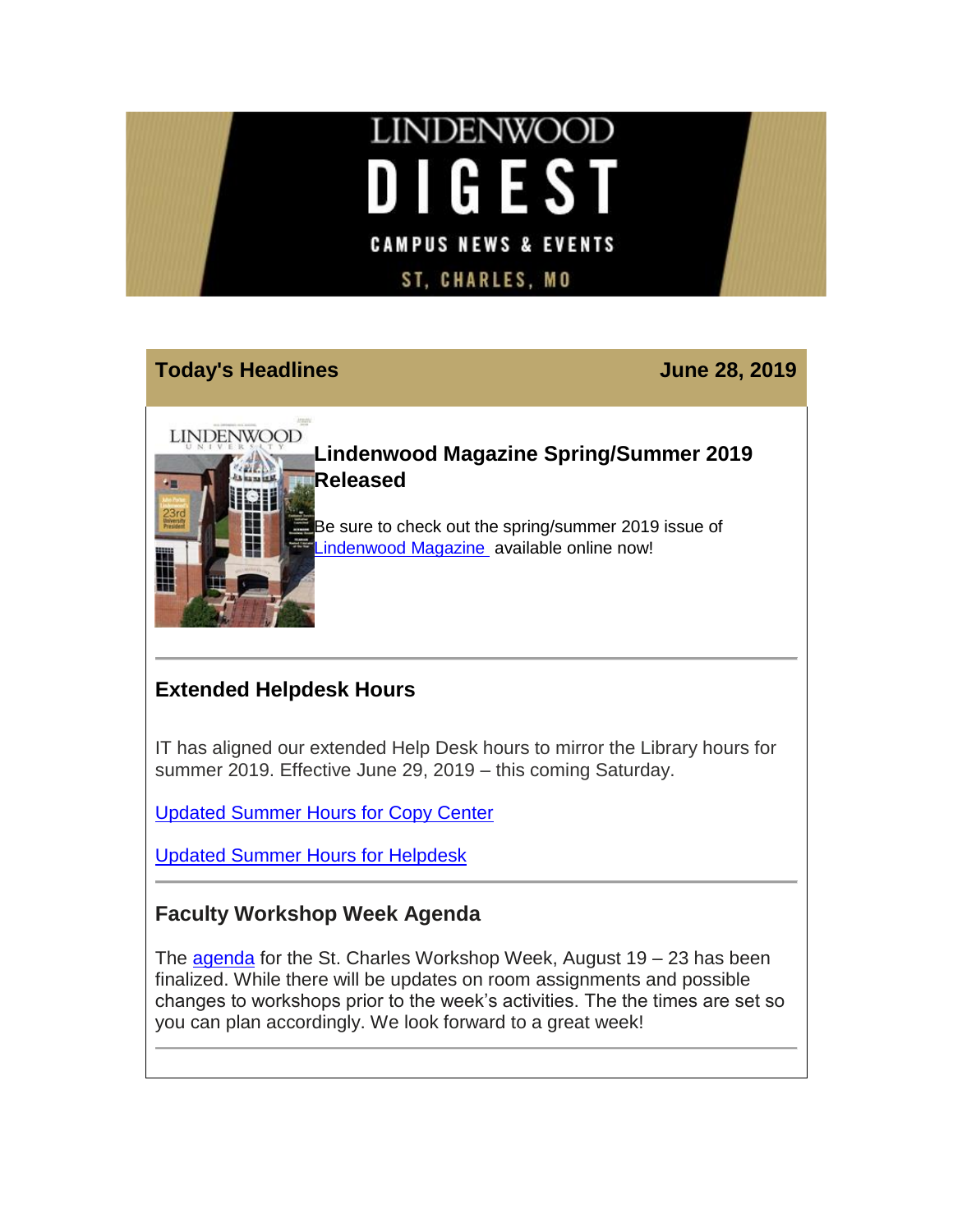# **2019-2020 Parking Stickers Are Here**

Public Safety is excited to announce the arrival of the 2019-2020 parking stickers. Vehicle registration may begin on July 1. Please re-register your vehicle on StarRez and then respond to the Office of Public Safety & Security, located on the fourth floor of the Spellmann Center, to retrieve your sticker.

## **Q2 Initiative: New IT Acess Process for New Hires!**

The Human Resources and IT departments have partnered together to improve the process for managers requesting IT access for new employees. Managers now will complete the IT portion of the hiring process in Workday. Managers will receive a Workday inbox item and will complete the IT access questionnaire within the hiring process. Managers will answer several simple questions that will be submitted to the Help Desk once completed. This new process allows access information to be sent to the IT Department in a more timely manner and should ensure that all access needs are established before an employee's first day. If there are any questions about the IT access process or requested information, please email [HelpDesk@lindenwood.edu.](mailto:HelpDesk@lindenwood.edu)

## **Become a Lindenwood Learning Academy Employee Fellow All full-time employees are welcome to apply!**

Applications open in Workday through the Careers worklet, June 15 - July 15

Consider becoming a fellow and learn more through the Learning [Academy's](https://hes32-ctp.trendmicro.com/wis/clicktime/v1/query?url=https%3a%2f%2fcustapp.marketvolt.com%2flink%2fW3fwibInLZ%3fCM%3d1355939409%26X%3d70525052&umid=8d34037d-4dc1-4826-a606-266c778ce3c9&auth=bc7ac43e330fa629f0cfb11786c85e83c10d06b8-ebb3799083cda0a36c4d907ccf819ac83b77991f) webpage. [Click here](https://hes32-ctp.trendmicro.com/wis/clicktime/v1/query?url=https%3a%2f%2fcustapp.marketvolt.com%2flink%2flVcgngnAzK%3fCM%3d1355939409%26X%3d70525052&umid=8d34037d-4dc1-4826-a606-266c778ce3c9&auth=bc7ac43e330fa629f0cfb11786c85e83c10d06b8-7169fffe0dadd136ff89f13df58dc09bc09c5a9b) to apply.

Learning Academy LINDENWOOD UNIVERSITY

**Employee Fellow Themes:**

#### **Employee Fellow for Communication**

**-** Become highly proficient in business writing and other applicable communication skills and implement the skills in beneficial ways to the university.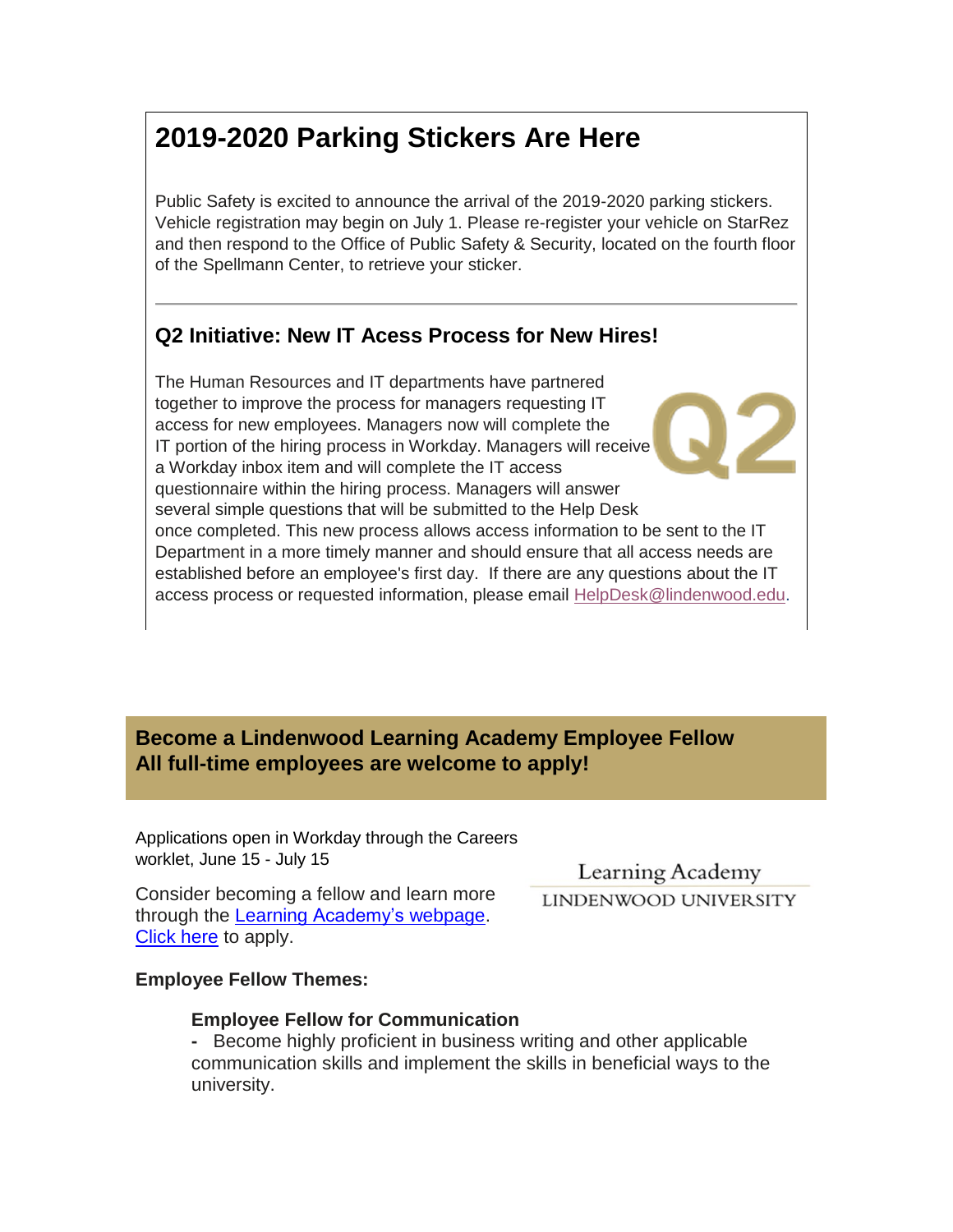**-** Serve as a consultant in their areas of study for agencies across campus.

#### **Employee Fellow for Diversity, Equity, and Inclusion**

**-** Develop and implement strategies that improve the advancement and success of minority students, faculty, and staff across Lindenwood University.

**-** Identify institutional supports and partnerships that are needed to develop and sustain diversity, equity, and inclusion research collaborations.

**-** Identify strategies to recruit and retain diverse faculty, staff, and students through developing collaborations and partnerships across the Lindenwood University campus, region, and state.

**-** Implementation of projects utilizing critical principles of community- building and community engagement to advance the integration of diversity, equity, and inclusion throughout Lindenwood University.

#### **Employee Fellow for Leadership and Supervision**

- **-** Become highly proficient in leadership and management, including best practices, to enable employees to be successful leaders.
- **-** Identify strategic areas for additional leadership support university-wide.
- **-** Offer mentoring services to employees and supervisors on the subject area.

#### **Employee Fellow for Service Excellence**

**-** Become highly proficient in Q2 service, including building relationships, active listening, and conflict resolution.

**-** Identify areas of opportunity and implementation strategies for the university.

#### **Employee Fellow for Technology Proficiency**

- **-** Identify areas for technological skill advancement university-wide.
- Research and propose changes to increase office efficiency through technology.
- Serve as a university-wide consultant for technology and process improvement.

### **The Hammond Institute for Free Enterprise Launches Free Enterprise Academy**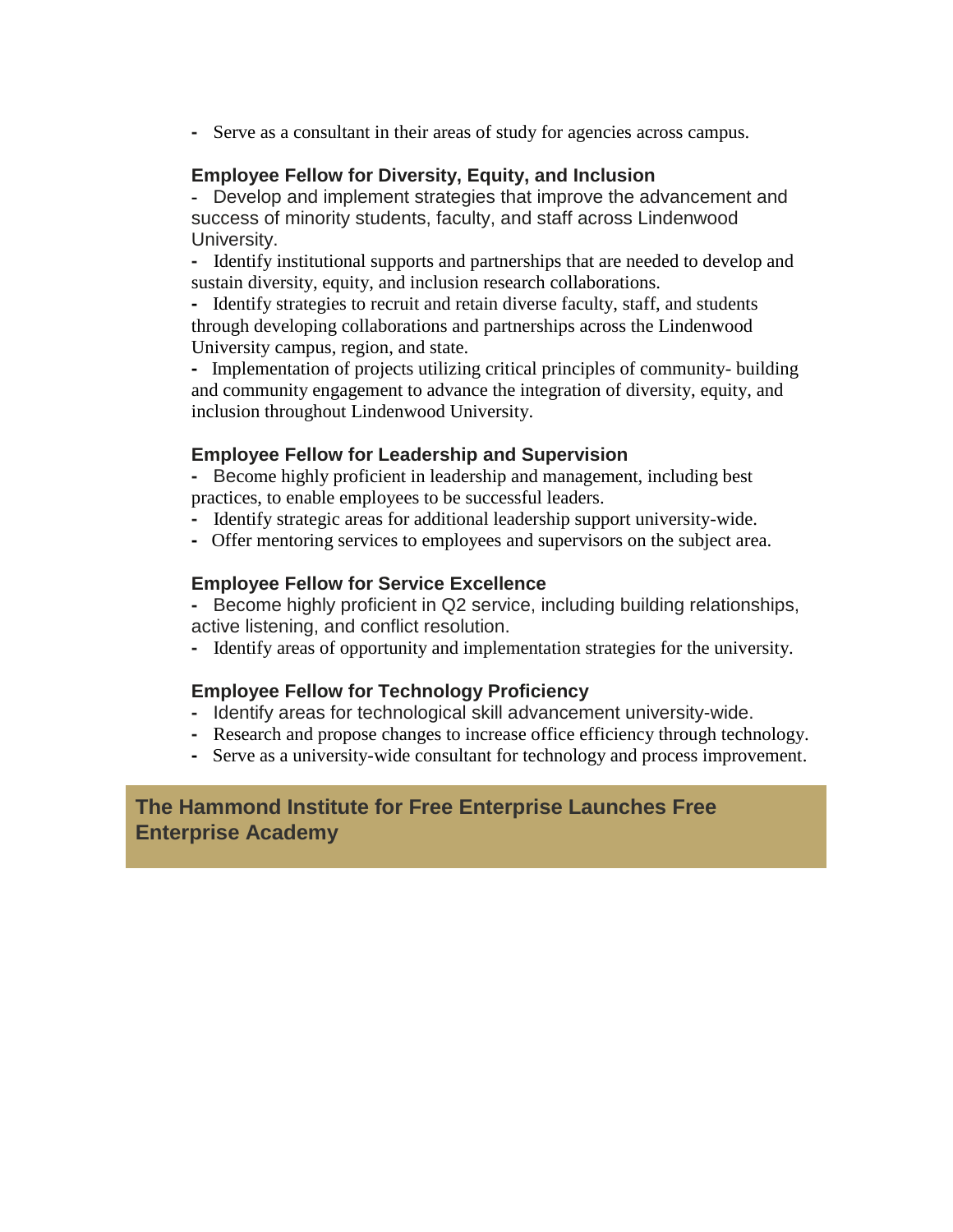The Hammond Institute has launched its Free [Enterprise](https://hes32-ctp.trendmicro.com/wis/clicktime/v1/query?url=https%3a%2f%2fcustapp.marketvolt.com%2flink%2fG9KyLYrTx6%3fCM%3d1355939409%26X%3d70525052&umid=8d34037d-4dc1-4826-a606-266c778ce3c9&auth=bc7ac43e330fa629f0cfb11786c85e83c10d06b8-75c031a310cfc5a223f129c441f3f0c1c4d1c3bf) [Academy,](https://hes32-ctp.trendmicro.com/wis/clicktime/v1/query?url=https%3a%2f%2fcustapp.marketvolt.com%2flink%2fG9KyLYrTx6%3fCM%3d1355939409%26X%3d70525052&umid=8d34037d-4dc1-4826-a606-266c778ce3c9&auth=bc7ac43e330fa629f0cfb11786c85e83c10d06b8-75c031a310cfc5a223f129c441f3f0c1c4d1c3bf) which presents the Institute's new and ongoing educational opportunities under one banner. The academy has offerings for Lindenwood students and faculty, as well as for the wider community.

Academy programs for Lindenwood students include research competitions and awards for economics students; a new



philosophy, politics, and economics (PPE) microcredential; the university's DECA team; reading groups; and a new student fellows program.

Programs for the wider community include resources for teaching economics and personal finance, an economics course for state lawmakers, entrepreneurial mindset courses, entrepreneurship and economics camps for pre-college students, and early-access courses for high school students.

To see examples of past programs now under the aegis of the Free Enterprise Academy, visit the *News and Happenings* section of the Hammond Institute [web](https://hes32-ctp.trendmicro.com/wis/clicktime/v1/query?url=https%3a%2f%2fcustapp.marketvolt.com%2flink%2fUrb3syfrhK%3fCM%3d1355939409%26X%3d70525052&umid=8d34037d-4dc1-4826-a606-266c778ce3c9&auth=bc7ac43e330fa629f0cfb11786c85e83c10d06b8-e827bc6e4c8f9f93f6838d8ba71d0143a3bc7495)  [site.](https://hes32-ctp.trendmicro.com/wis/clicktime/v1/query?url=https%3a%2f%2fcustapp.marketvolt.com%2flink%2fUrb3syfrhK%3fCM%3d1355939409%26X%3d70525052&umid=8d34037d-4dc1-4826-a606-266c778ce3c9&auth=bc7ac43e330fa629f0cfb11786c85e83c10d06b8-e827bc6e4c8f9f93f6838d8ba71d0143a3bc7495)

### **Save The Date For Family Day - September 21**

Save the date for the seventh annual Family Day on Saturday, September 21. All staff and faculty are encouraged to attend and bring their families for the celebration! [Click](https://hes32-ctp.trendmicro.com/wis/clicktime/v1/query?url=https%3a%2f%2fcustapp.marketvolt.com%2flink%2fhpnrffcRhC%3fCM%3d1355939409%26X%3d70525052&umid=8d34037d-4dc1-4826-a606-266c778ce3c9&auth=bc7ac43e330fa629f0cfb11786c85e83c10d06b8-fc7385efe91e4d21e7464ad021ae6659d5a96be7)  [here](https://hes32-ctp.trendmicro.com/wis/clicktime/v1/query?url=https%3a%2f%2fcustapp.marketvolt.com%2flink%2fhpnrffcRhC%3fCM%3d1355939409%26X%3d70525052&umid=8d34037d-4dc1-4826-a606-266c778ce3c9&auth=bc7ac43e330fa629f0cfb11786c85e83c10d06b8-fc7385efe91e4d21e7464ad021ae6659d5a96be7) for more information. Any questions regarding Family Day can be sent to Rachael Heuermann at [rheuermann@lindenwood.edu.](mailto:rheuermann@lindenwood.edu)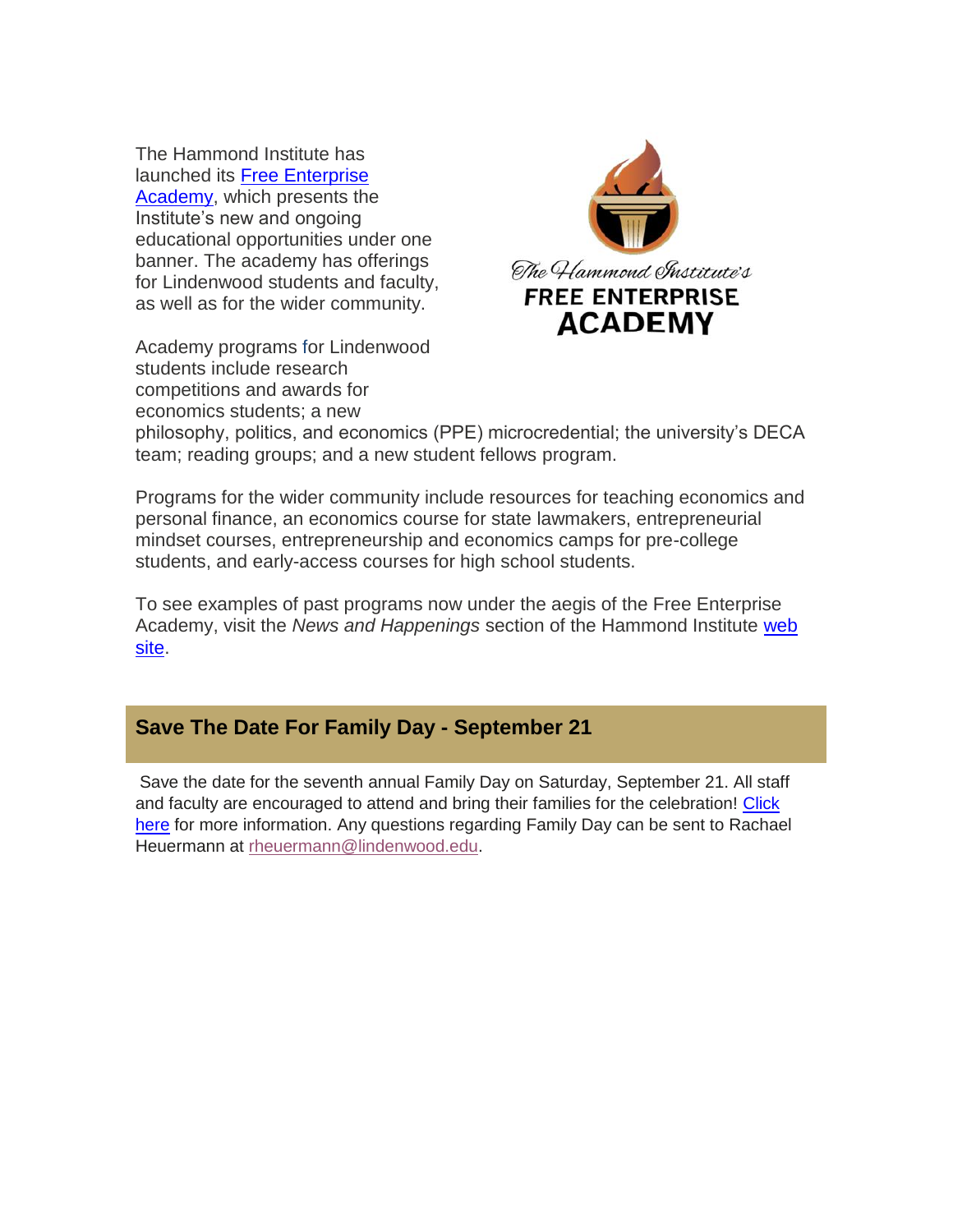

**Summer Hours**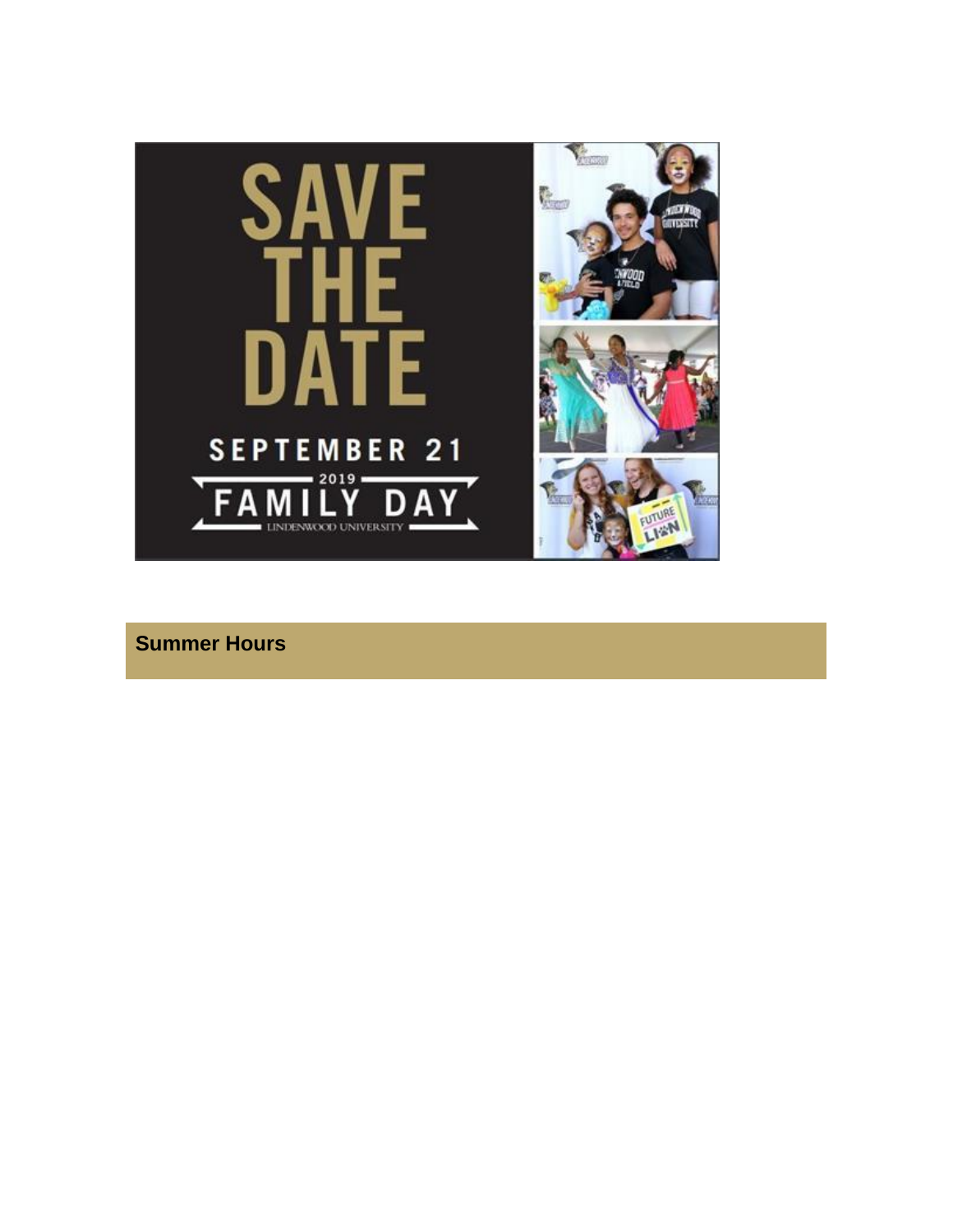

#### **Holiday Closure and Hours Announcement**

The Evans Commons Rec Center and Third Floor Track will be closing at 3:00 P.M. July 3 and will remain closed through Thursday, July 4.

In addition, the Rec Center will be closing daily from 11:00 A.M.-12:00 P.M. from July 1-July 5. We appreciate your understanding!

-Campus Recreation Staff

CAMPUS

**RECREATION** 

**LINDENWOOD** REAL EXPERIENCE. REAL SUCCESS.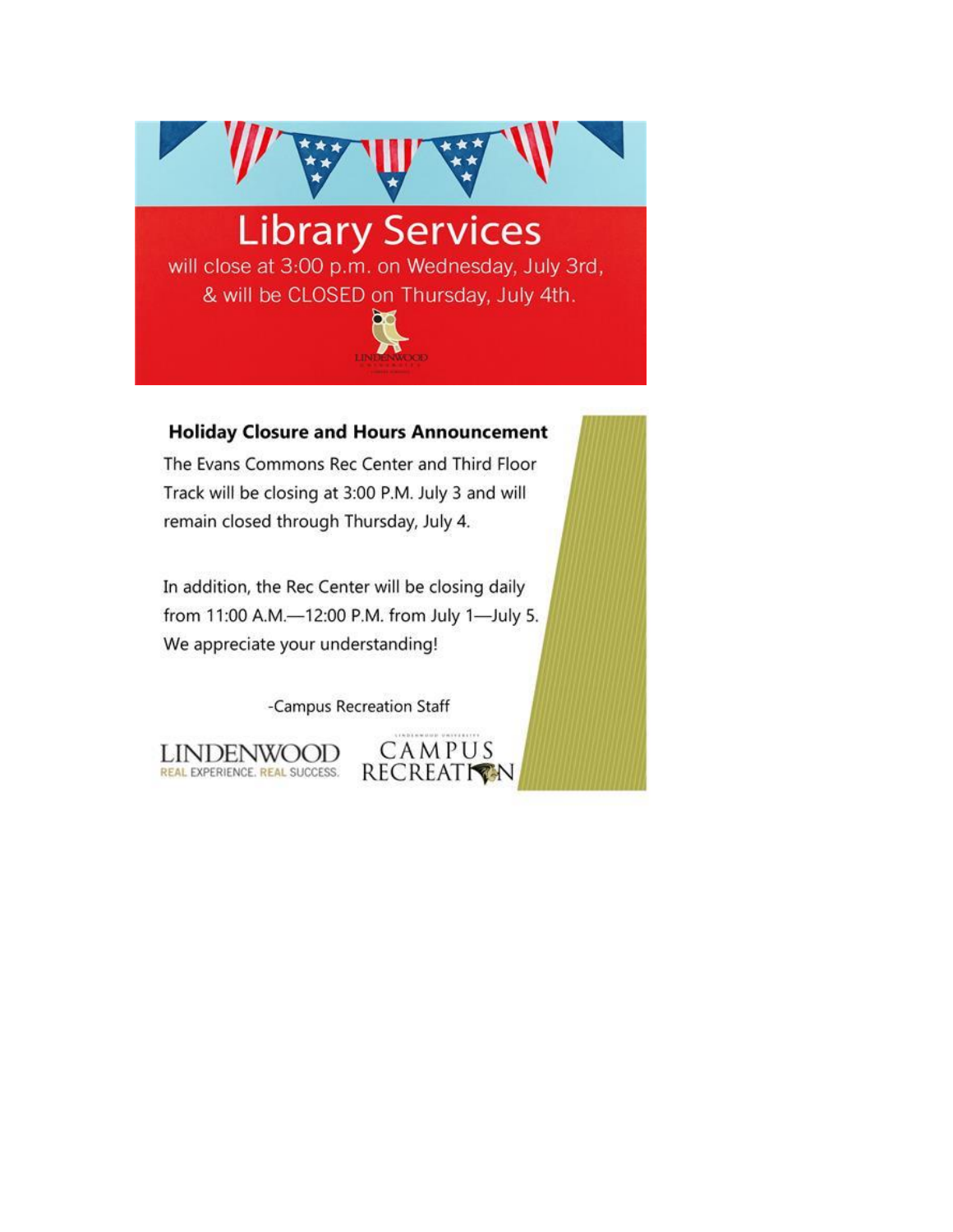

Weekdays 8:00 A.M.-5:00 P.M.

Weekends CLOSED

\*All guests will be asked to leave the facility 15 minutes prior to the scheduled closing.

-Campus Recreation Staff



CAMPUS RECREATION

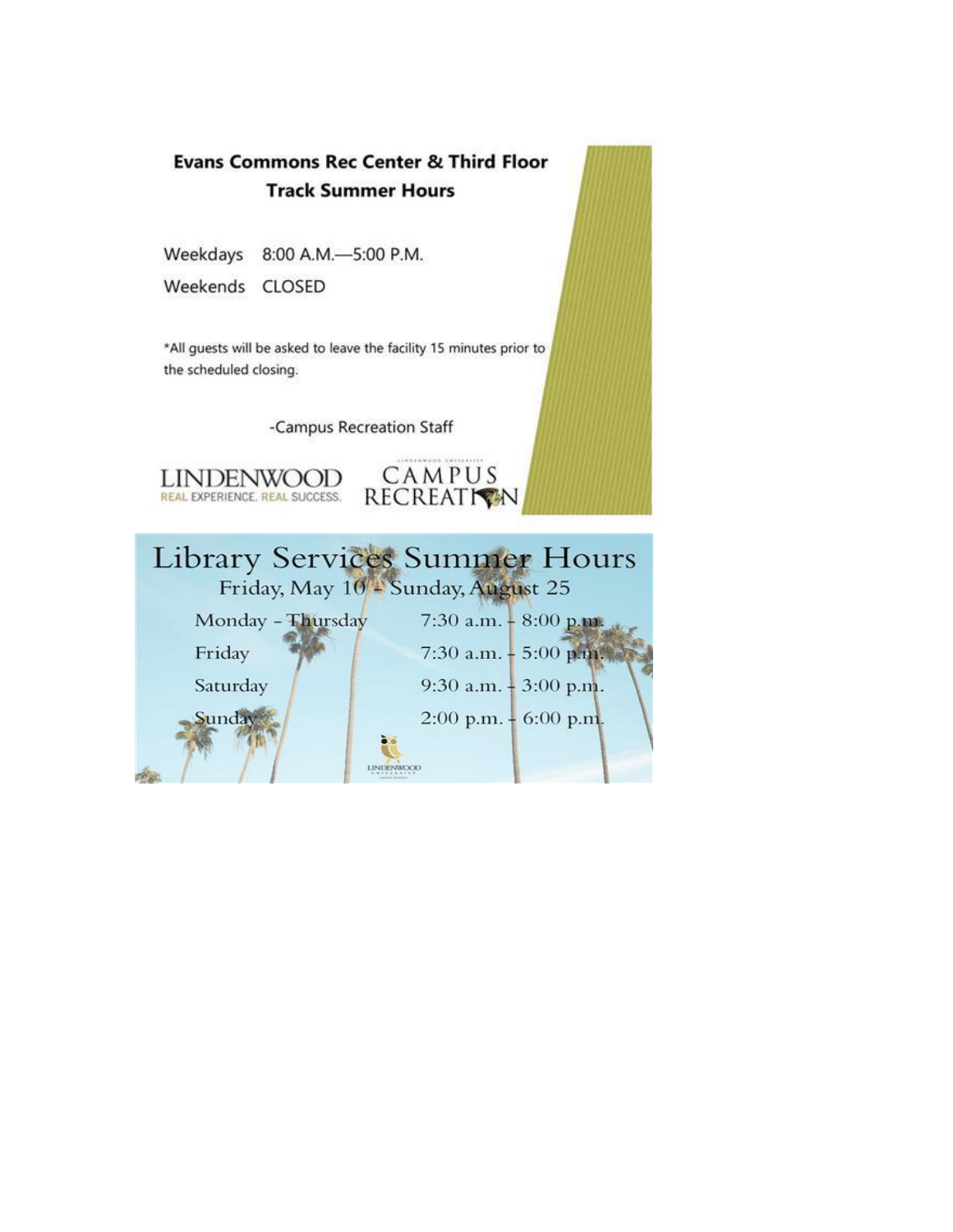

## **Upcoming Events and Deadlines**

- July 3 University closes early for holiday, open until 3 p.m.
- July 4 Independence Day University closed